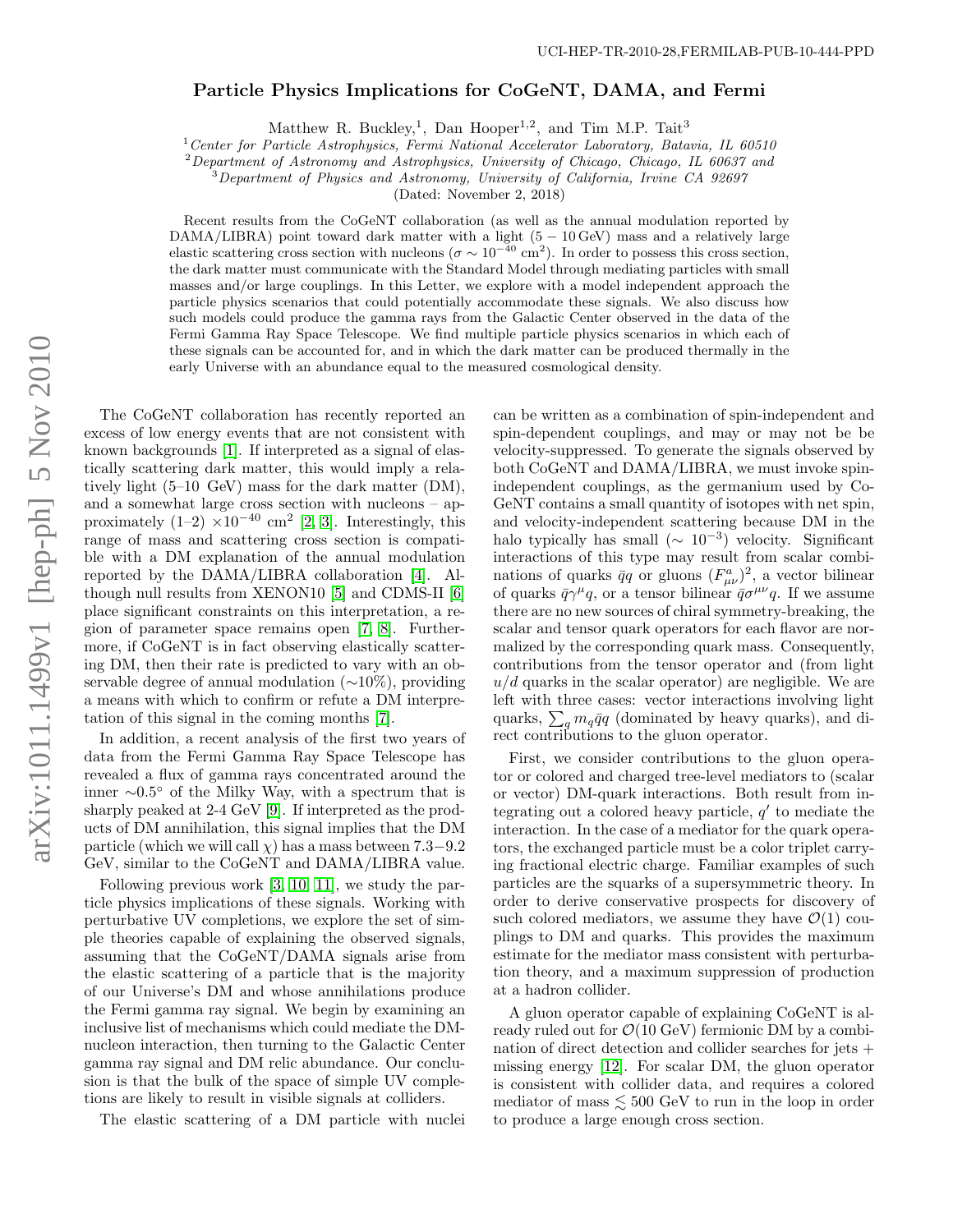For a  $q'$  mediating a vector interaction between  $\chi$  and quarks, the direct detection cross section is given by

$$
\sigma_{p,n} = \frac{m_{p,n}^2}{\pi} \left[ \left( \begin{array}{c} 2 \\ 1 \end{array} \right) \frac{g_{u'}}{M_{u'}^2} + \left( \begin{array}{c} 1 \\ 2 \end{array} \right) \frac{g_{d'}}{M_{d'}^2} \right]^2, \qquad (1)
$$

where the upper (lower) numbers refer to the cross section with protons (neutrons) and  $g_{u'}$  and  $g_{d'}$  represent the  $\chi$ -q-q' couplings. The mass of a given q' is heaviest when the other is decoupled from the theory. In this regime (*i.e.* when only  $u'$  or only  $d'$  mediates direct detection), the signals of CoGeNT and DAMA/LIBRA require that  $g_{q'} \approx (M_{q'}/1.2 \text{ TeV})^2$ . This places an upper limit of 1200 GeV on the quark partner mass, assuming a perturbative coupling,  $g_{q'} \lesssim 1$ . The q' mediating the scalar operator must have even smaller mass, assuming a spin flip requiring the insertion of a fermion mass.

The Tevatron currently places an lower limit of 300 GeV on squark masses [\[13\]](#page-3-12). The reach for fermionic quark partners profits from a four-fold increase in production cross section from the additional spin states. Excluding the full mass range for the CoGeNT/DAMA mecluding the full mass range for the CoGeN I/DAMA mediator will have to wait for LHC data. With  $\sqrt{s} = 7$  TeV, we estimate that 1200 GeV squarks can be ruled out with  $5 - 10$  fb<sup>-1</sup> of luminosity [\[14\]](#page-3-13). It should be noted that these estimates are based on pair production cross section at the LHC through the dominant gg fusion channel. We expect an additional contribution of order  $5 - 50\%$ (for  $m_{q'}$  from 250-500 GeV), due to  $q\bar{q} \to \bar{q}'q'$  through t-channel DM exchange, which will improve discovery prospects.

Next, we consider the case of elastic scattering mediated by a  $Z'$  vector boson with a coupling of  $g_{\chi\chi Z'}$  to DM and  $g_{ffZ'}$  to a Standard Model (SM) fermion f. In terms of these couplings, the cross section between DM and nucleons is dominated by couplings to up and down quarks and is given by

$$
\sigma_{p,n} \approx \frac{m_{p,n}^2 g_{\chi \chi Z'}^2}{\pi M_{Z'}^4} \left[ \begin{pmatrix} 2\\1 \end{pmatrix} g_{uuZ'} + \begin{pmatrix} 1\\2 \end{pmatrix} g_{ddZ'} \right]^2.
$$
 (2)

CoGeNT/DAMA needs  $g_{\chi\chi Z'} g_{qqZ'}/M_{Z'}^2 \approx 0.42 \text{ TeV}^{-2}$ .

To determine conservative collider constraints, we choose  $g_{\chi\chi Z'} \sim 1 \gg g_{ff Z'}$ . A heavy Z' with universal couplings to SM fermions is excluded by LEP, although a lighter ( $\sim$ 10 GeV) and thus more weakly coupled  $Z'$  need not be leptophobic. The CDF collaboration has placed constraints on  $Z'$  couplings to light quarks by searching for dijet events in 1.1 fb<sup>-1</sup> of data [\[15\]](#page-3-14). In Fig. [1,](#page-1-0) we show how the constraints from that analysis impact this dark matter scenario. A  $Z'$  with couplings to light quarks equal to those of the Standard Model (SM) Z boson is ruled out over a mass range of approximately 350 to 800 GeV. If we set the couplings to those needed to accommodate CoGeNT and DAMA/LIBRA, and require that  $g_{\chi\chi Z'} \leq 1, Z'$  masses between 350 and 1150 GeV are excluded by CDF. 1 fb<sup>-1</sup> of 7 TeV LHC data is likely to discover or exclude masses up to ∼1600 GeV [\[16\]](#page-3-15), where the quark couplings saturate perturbativity. A light  $Z'$  with

mass below 350 GeV and small couplings could explain the data while evading current or near future searches. The SM Z is also a viable mediator. The  $Z - \chi$  coupling necessary for CoGeNT/DAMA  $(g_{Z\chi\chi}=0.020)$  is within the range allowed by measurements of the invisible Z width  $(g_{Z\chi\chi} \leq 0.023)$  [\[13\]](#page-3-12).



<span id="page-1-0"></span>FIG. 1:  $95\%$  C.L. upper limits on the  $Z'$  production cross sections times the branching fraction to dijets [\[15\]](#page-3-14) (black line and data points). The dotted red line represents the values predicted for a  $Z'$  with SM-like couplings. The blue line indicates the prediction for a  $Z'$  mediating the CoGeNT and DAMA/LIBRA signals (for  $g_{\chi\chi Z'} = 1$ ).

Finally, we consider DM-nucleon interactions mediated by a scalar. Naively, one might expect that such mediators could be either singlets or doublets of  $SU(2)<sub>L</sub>$ . In the former case, the singlet can couple directly to gauge singlet dark matter and couple to the quarks indirectly via mixing with the Higgs sector. In the latter case, the doublet mediator can couple directly to the quarks, but requires that the dark matter itself consists of a mixture of  $SU(2)_L$  singlets, doublets, and/or triplets (such as MSSM neutralinos). This invariably introduces heavy charged states into the dark sector, however, which must be  $\geq 90$  GeV in order to avoid limits from LEP-II [\[13\]](#page-3-12). This requires a large splitting between the charged and neutral states, leading to primarily singlet DM, and unacceptably small effective couplings to quarks for mediators with masses above ∼10 GeV Therefore, we are forced to consider either light scalars with direct couplings to both quarks and dark matter, or a gauge singlet scalar mediator – coupling directly with the dark matter and to the quarks only through mixing with the Higgs fields.

The DM elastic scattering cross section from the exchange of a scalar, S, is given by  $\sigma_{p,n} \approx$ 

$$
\frac{4m_{p,n}^4 g_{\chi\chi S}^2}{\pi m_S^4} \bigg[ \sum_{q=u,d,s} f_{T_q}^{(p,n)} \frac{g_{qqS}}{m_q} + \frac{2}{27} f_{TG}^{(p,n)} \sum_{q=c,b,t} \frac{g_{qqS}}{m_q} \bigg]^2, \tag{3}
$$

where  $f_{T_{-}}^{(p,n)}$  $T_q^{(p,n)}$  are proportional to the matrix element,  $\langle \bar{q}q \rangle$ ,

of quarks in a nucleons, and  $f_{TG}^{(p,n)}$  accounts for the scattering with gluons through a heavy quark loop. Couplings of the scalar to quarks through mixing with the SM Higgs are given by  $g_{qqS} = g_2 m_q F_s F_{SM} / 8 m_W$ , where the exchanged scalar is a mixture of singlet and SM-like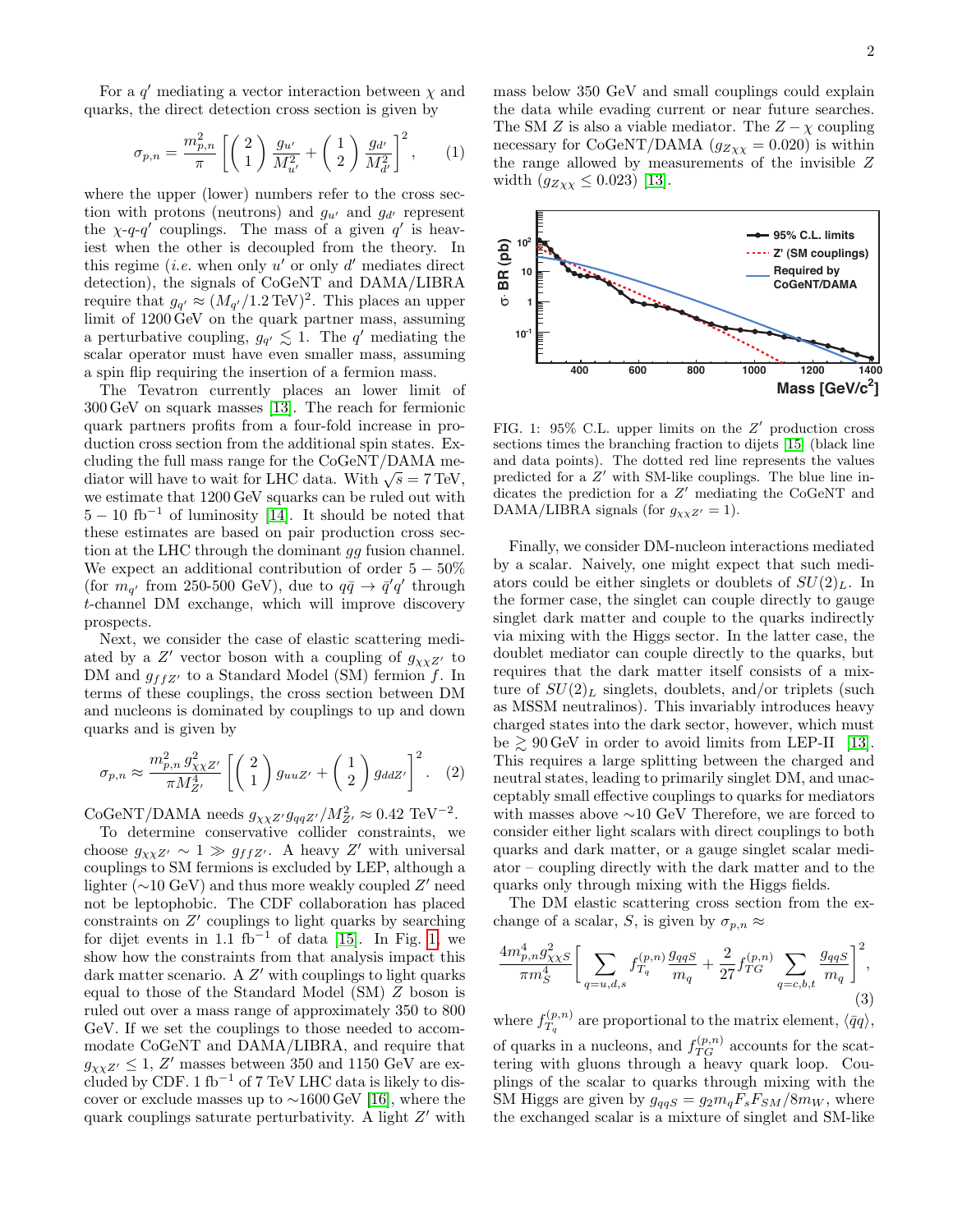Higgs:  $S = F_s H_S + F_{SM} H_{SM}$ . This yields a cross section

$$
\sigma_{p,n} \approx 2 \times 10^{-40} \text{cm}^2 \left(\frac{g_{\chi \chi S}}{1}\right)^2 \left(\frac{6.9 \text{ GeV}}{m_S}\right)^4 \left(\frac{F_s^2}{0.99}\right) \left(\frac{F_{SM}^2}{0.01}\right)
$$
\n(4)

.

Constraints from LEP-II  $(e^+e^- \rightarrow hZ)$  rule out  $F_{SM}^2 \geq$ 0.01 for scalar masses above about  $\sim$ 10 GeV [\[17\]](#page-3-16), although a very light singlet scalar mixed only slightly with the SM Higgs (and strongly coupled to dark matter) could plausibly account for the cross section implied by CoGeNT and DAMA/LIBRA.

Alternatively, we could consider the possibility of a singlet scalar that mixes with the neutral scalar Higgs bosons in a model with two Higgs doublets (as in many supersymmetric models, for example). In particular, a Higgs doublet with enhanced couplings to down-type quarks can provide a relatively large elastic scattering cross section with nucleons without requiring a sub-10 GeV mass for the scalar:

$$
\sigma_{p,n} \approx 2 \times 10^{-40} \text{ cm}^2
$$
\n
$$
\times \left(\frac{g_{\chi\chi S}}{1}\right)^2 \left(\frac{\tan\beta}{30}\right)^2 \left(\frac{45 \text{ GeV}}{m_S}\right)^4 \left(\frac{F_s^2}{0.85}\right) \left(\frac{F_D^2}{0.15}\right),
$$
\n(5)

where  $\tan \beta$  is the ratio of the vacuum expectation values of the two Higgs doublets and  $F_D^2$  denotes the fraction of the singlet that is down-type Higgs doublet.

Having established several scenarios in which the signals reported by CoGeNT and DAMA/LIBRA could potentially arise, we now turn our attention to the process of dark matter annihilation. Ideally, we would like to identify cases in which both the gamma ray signal from the Galactic Center, and the measured cosmological density of dark matter can be accounted for. The spectrum and angular distribution of gamma rays from the region near the Galactic Center can be well described by a 7.3-9.2 GeV dark matter particle which annihilates primarily to  $\tau^+\tau^-$  (possibly among other leptonic final states) with a cross section (to  $\tau^+\tau^-$ ) in the approximate range of  $3.3 \times 10^{-27}$  to  $1.5 \times 10^{-26}$  cm<sup>3</sup>/s [\[9\]](#page-3-8). In order for the process of thermal freeze out in the early Universe to yield a density of dark matter in accordance with the measured value of  $\Omega_{\text{DM}} h^2 \approx 0.11$ , the dark matter must possess an annihilation cross section (thermally averaged at the temperature of freeze out) of  $\sigma v \approx 3 \times 10^{-26}$  cm<sup>3</sup>/s.

We begin with the case of DM interacting through vector boson  $(Z')$  exchange. For scalar DM particles this leads to an annihilation cross section that is suppressed by  $v^2$ , and thus cannot produce the gamma ray signal from the Galactic Center. If the DM is a Dirac fermion, however, the s-wave (non-velocity suppressed) portion of the cross section can be sizable and is given by [\[18\]](#page-3-17):

$$
\sigma v = \frac{m_{\chi}^2 g_{\chi \chi Z'}^2}{2\pi [(M_{Z'}^2 - 4m_{\chi}^2)^2] + \Gamma_{Z'}^2 M_{Z'}^2}
$$
  
 
$$
\times \sum_f g_{ffZ'}^2 c_f (1 - m_f^2 / m_{\chi}^2)^{1/2} (2 + m_f^2 / m_{\chi}^2), (6)
$$

where  $c_f = 3$  for quarks and 1 for leptons. Again fixing  $g_{\chi\chi Z'} = 1$ , we find that we require a value of  $g_{\tau \tau Z'} \approx [0.037 - 0.079] \times (M_{Z'}/100 \,\text{GeV})^2$  to accommodate an annihilation cross section to  $\tau^+\tau^-$  of  $3.3 \times 10^{-27}$ to  $1.5 \times 10^{-26}$  cm<sup>3</sup>/s. In comparison, couplings of  $g_{qqZ'} \approx$  $0.0045 \times (M_{Z'}/100 \,\text{GeV})^2$  to light quarks are needed to produce the CoGeNT and DAMA/ LIBRA signals. If we generalize these couplings to all generations, we calculate a total cross section of  $\sigma v \approx [1.6 - 6.9] \times 10^{-26}$  cm<sup>3</sup>/s, consistent with that required to thermally produce the measured dark matter abundance.



<span id="page-2-0"></span>FIG. 2: The range of the  $Z'$  masses and couplings that can accommodate the CoGeNT, DAMA/LIBRA, and Galactic Center gamma ray signals (shaded area). We have fixed the quark-Z' coupling to  $g_{qqZ'} \approx 0.0045 \times (M_{Z'}/100 \,\text{GeV})^2$ , as required by CoGeNT and DAMA/LIBRA, set  $g_{\chi\chi Z'}=1$ , and the DM mass to 8 GeV. In the lower region, the fraction of annihilations to quarks is too high to provide a good fit to the Galactic Center gamma ray signal. The upper-right region is excluded by LEP-II. In the left region, the DM annihilates to  $Z'$  pairs rather than fermions. The lower (upper) dashed contour denote the region in which the DM annihilation to  $\tau^+\tau^-$  is  $3.3 \times 10^{-27}$  cm<sup>3</sup>/s  $(1.5 \times 10^{-26}$  cm<sup>3</sup>/s).

In Fig. [2,](#page-2-0) we plot the range of the  $Z'$  masses and couplings that can accommodate all of the signals and constraints under consideration. The shaded areas are the regions in which the both gamma ray signal from the Galactic Center and the direct detection rates reported by CoGeNT and DAMA/LIBRA can be generated.

Next on our list of potential UV completions is the exchange of a heavy colored (and perhaps fractionally charged) particle either at tree or loop level. Such objects yield annihilations only to quarks and thus will not be able to provide the gamma ray signal from the Galactic Center. Furthermore, the annihilation cross section for this process will be very small compared to that needed to provide the desired dark matter abundance, and thus would play only a minor role in the early Universe.

Finally, we consider dark matter annihilations mediated by a scalar. If the dark matter is a scalar, then this process has a large s-wave component, and will lead to the underproduction (over annihilation) of DM in the early Universe (unless  $M_S \ll 2m_\chi$ ). Additionally, if the